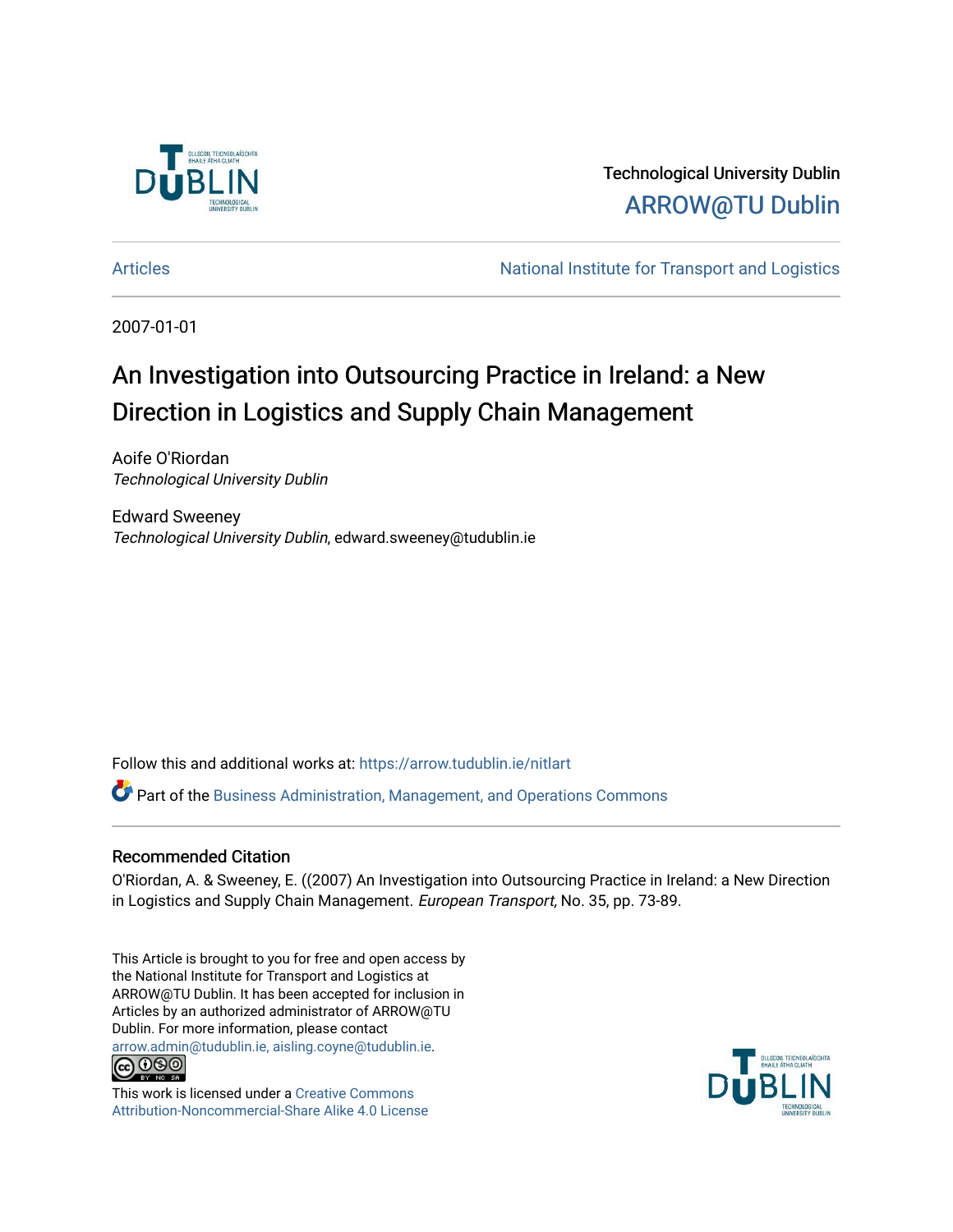

# **European Transport \ Trasporti Europei**

## *Editorial Advisory Board*

*Editor-in-chief/Direttore responsabile:* 

**Giacomo Borruso**  University of Trieste, Italy. President of ISTIEE.

*Managing Editor/Coordinatore Comitato di Redazione:* 

**Romeo Danielis** University of Trieste, Italy.

*Editorial Advisory board/Comitato Scientifico:* 

**Aurelio Amodeo**  University of Trieste, Italy.

**Michel Bierlaire**  Swiss Institute of Technology, Lausanne, Switzerland.

**Sergio Caracoglia**  University of Trieste, Italy.

**Roberto Camus** University of Trieste, Italy.

**Marino de Luca** University of Naples Federico II, Italy.

**André de Palma** Cergy-Pontoise University / Ecole Nationale des Ponts et Chaussées, France.

**Jadranka Jović** University of Belgrade, Serbia and Montenegro.

**Enrico Musso** University of Genoa, Italy.

**Esko Niskanen** STAResearch, Helsinki, Finland.

**Stratos Papadimitriou** University of Piraeus, Greece.

**Piet Rietveld** Free University, Amsterdam, The Nederlands.

**Fabio Santorini**  University of Trieste, Italy.

**Bernhard Wieland** Technical University, Dresden.

*Associate Editors/Comitato di Redazione:* 

**Elena Maggi**  University of Molise, Italy.

**Edoardo Marcucci**  University of Urbino, Italy.

**Marco Mazzarino**  IUAV, Venice, Italy.

**Vittorio A. Torbianelli**  University of Trieste, Italy.

**European Transport \ Trasporti Europei International Journal of Transport Economics, Engineering and Law**  Rivista Internazionale di Economia, Ingegneria e Diritto dei Trasporti

**ISSN 1825-3997** 

#### **YEAR XII, NUMBER 35, April 2007**

*Publisher/Direzione, redazione e amministrazione* 

**I.S.T.I.E.E.** 

Istituto per lo Studio dei Trasporti nell'Integrazione Economica Europea

Via Lazzaretto Vecchio, 13 34123 TRIESTE Tel. +39.040.311464 Fax. +39.040.311465 Mail: istiee@units.it

# **www.istiee.org/te**

*Print/Stampa*  ARTIGRAFICHERIVA SRL TRIESTE

Autorizzazione del Tribunale di Trieste, n. 915 del 31 ottobre 1995

Spedizione in A.O. 70% DC TS Tassa Pagata/Taxe Perçue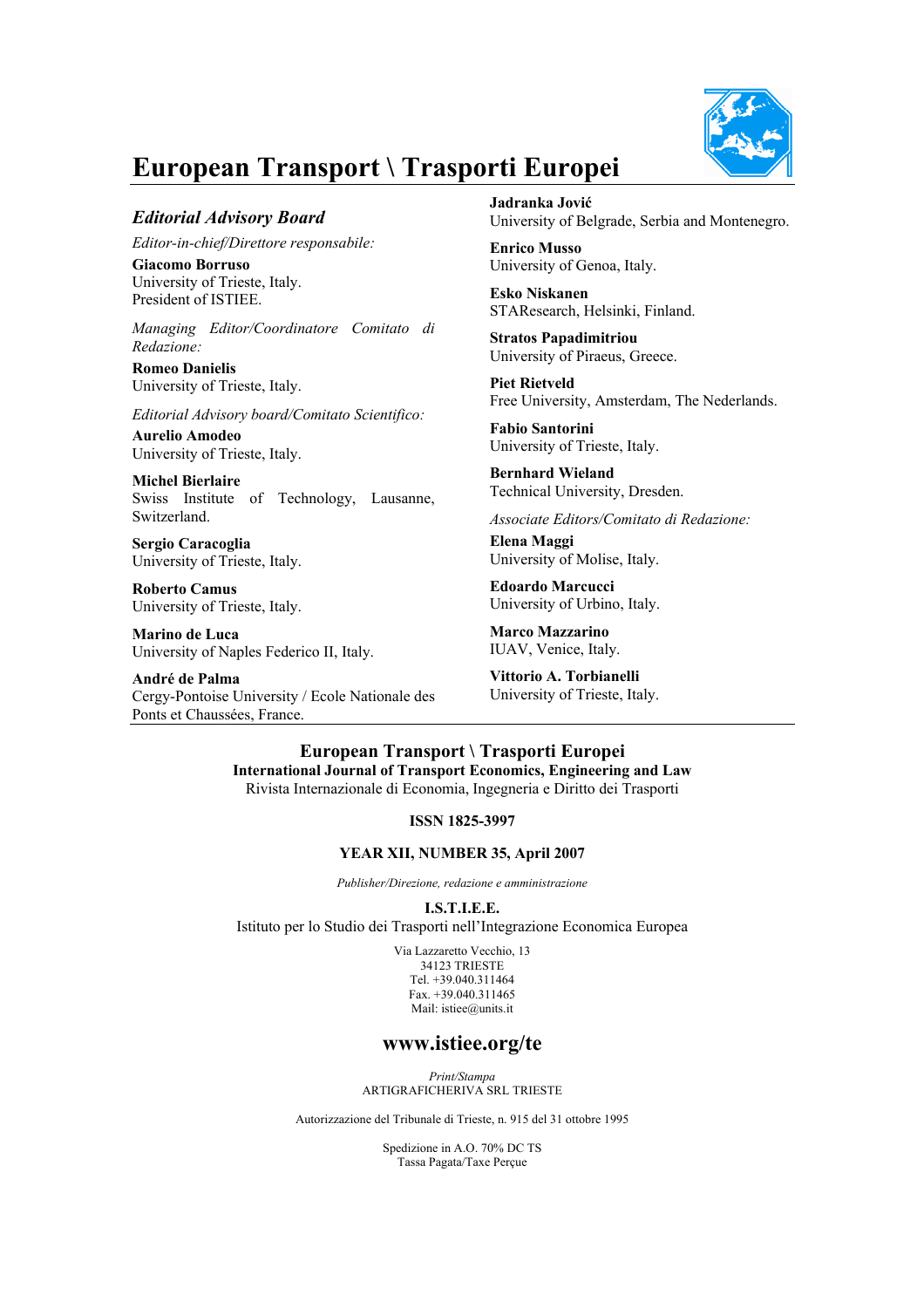

# **YEAR XII, NUMBER 35, April 2007**

# Special issue

# **Pan-European logistics and supply chain challenges: setting the research agenda**

Guest editor: *Pietro Evangelista*

 $\overline{1}$ 

| <i>Evangelista, P.</i> Introduction     |                                                                                                                            |    |
|-----------------------------------------|----------------------------------------------------------------------------------------------------------------------------|----|
| McKinnon, A.                            | Increasing fuel prices and market distortion in a<br>domestic road haulage market: the case of the UK                      | 5  |
| Woxenius, J.                            | Intermodal freight transport network designs and their<br>implication for transhipment technologies                        | 27 |
| Browne, M.<br>Woodburn, A.<br>Allen, J. | Evaluating the potential for urban consolidation centres                                                                   | 46 |
| O'Riordan, A.<br>Sweeney, E.            | An investigation into outsourcing practice in Ireland: a<br>new direction in logistics and supply chain management         | 64 |
| Evangelista, P.<br>Kilpala, H.          | The perception on ICT use among small logistics<br>service providers: a comparison between Northern and<br>Southern Europe | 81 |
| De Martino, M.<br>Marasco, A.           | Approaches to supply chain integration: an exploratory<br>study in the textile/clothing sector in the Campania<br>Region   | 99 |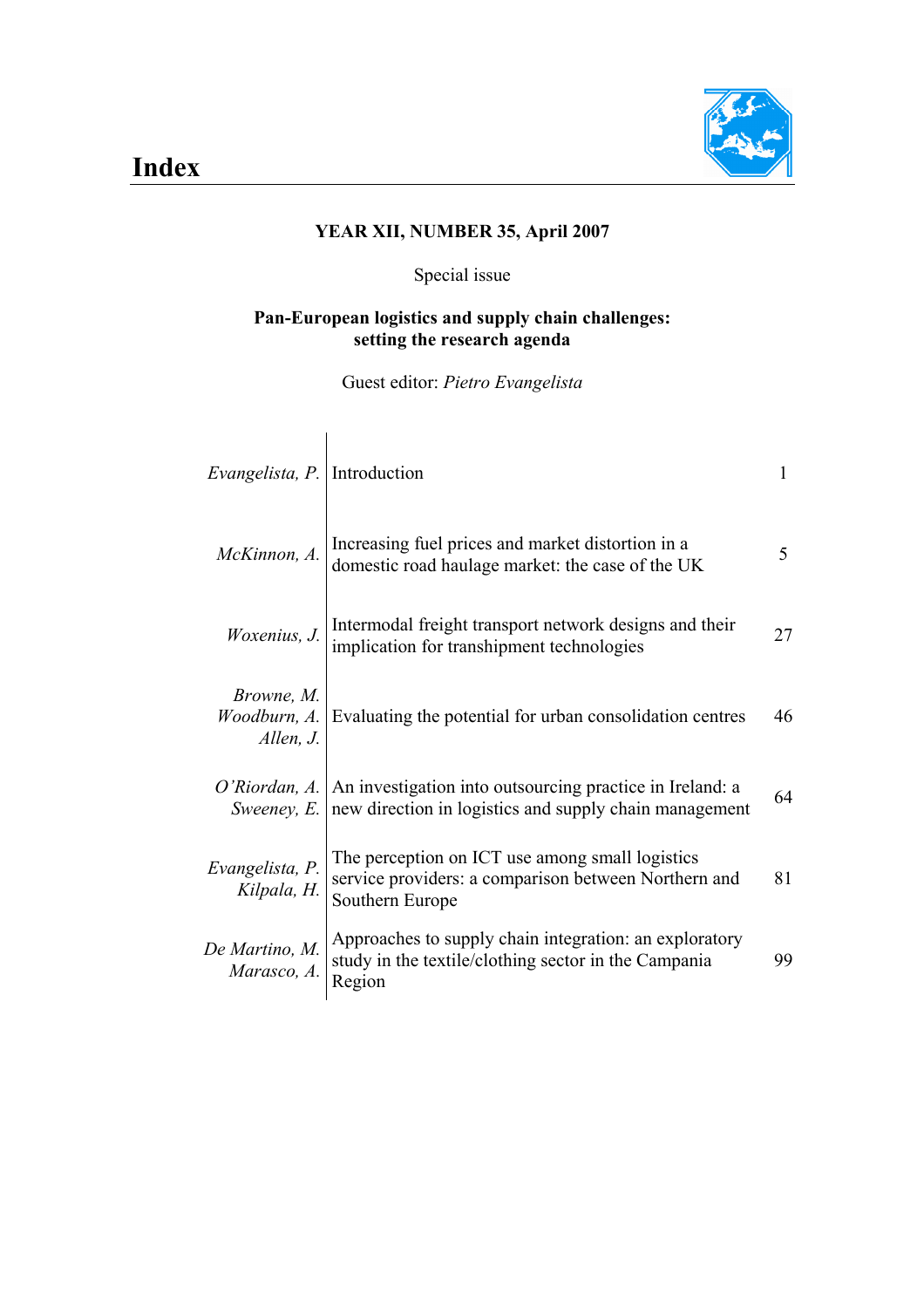

# **An investigation into outsourcing practice in Ireland: a new direction in logistics and supply chain management**

# **Aoife O'Riordan <sup>1</sup>**<sup>∗</sup> **, Edward Sweeney<sup>1</sup>**

*1 National Institute for Transport and Logistics, Dublin Institute of Technology, Ireland* 

#### **Abstract**

 $\overline{a}$ 

Companies are increasingly focusing on the development of core competencies as an integral part of their overall strategy development and implementation. The corollary of this is that functions regarded as being non-core are being outsourced. This paper investigates the case for and against outsourcing and in addition what is happening in Ireland regards outsourcing. Furthermore to analysis of current literature in the field, an Irish-wide postal and e-mail survey, as well as three case studies revealed many interesting facts. The key findings of the work are manufacturing outsourcing is now the most popular function to be outsourced for both small to medium sized enterprises (SMEs) and large enterprises. Large enterprises (LEs) do not prepare or examine hidden costs more than SMEs, nor do they differ much in relation to the use of consultants. Furthermore, the importance of time spent on preparing or producing contract, and the impact the contract can have on the supplier-buyer relation do not differ significantly. It was found that most companies outsourced within Ireland, which led to further investigation in that area. In relation to logistics outsourcing specifically, this has become very important in the supply chain over the last 20 years as an activity that was traditionally handled by firms as a support function. At that time logistics activities such as warehousing, distribution, transportation and inventory management were given low priority compared with other business functions within the organisation. However, since the customer has become more demanding, the logistics function has now become a source of competitive advantage and there has been a growing emphasis on providing good customer service..

*Keywords:* Outsourcing; Ireland; Logistics.

## **Introduction to supply chain management and logistics outsourcing**

Supply chain management (SCM) is concerned with the total management of the supply chain. The overall objectives of SCM are to optimise total supply chain costs and investment, in addition to deliver appropriate levels of customer service in targeted market segments (Sweeney, 2003). SCM provides the end customer with the right product at the right time, priced at the right level, in the right quantity and quality. Also,

<sup>∗</sup> Corresponding author: Aoife O'Riordan (aoife.oriordan@gmail.com)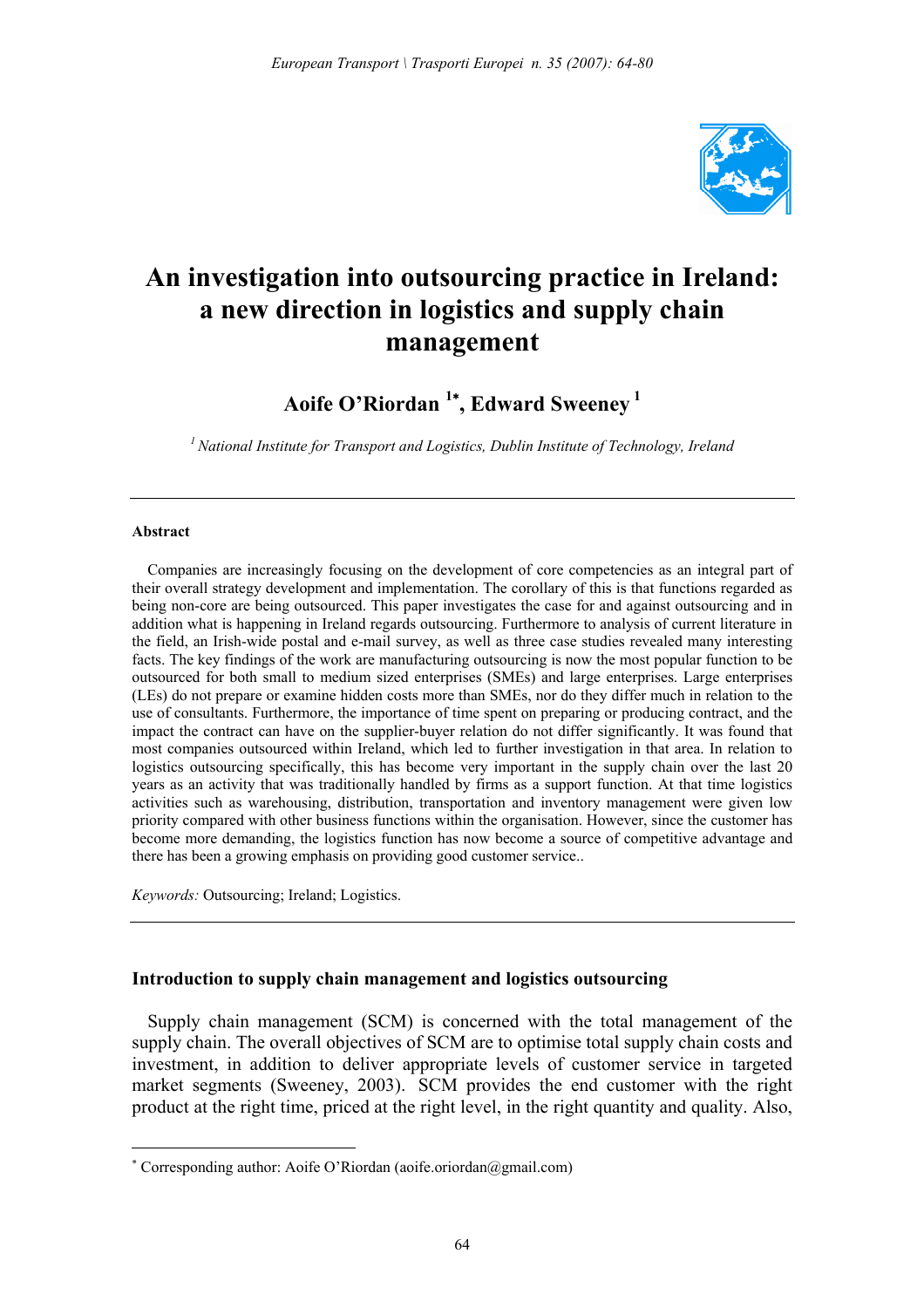the ability to satisfy customer demands while responding to relentless competitive pressure requires creative and often complex approaches to managing a company's supply chain (Trent and Monczka, 2003).

Traditionally the functions in Fig. 1 were managed in isolation and often operated at cross purposes.



Figure 1: Functions in a traditional Company. Source: Carroll and Sweeney (2005).

Supply chain management (SCM) integrates these functions by holistically managing the information, material and financial flows (see Fig 2). In addition for a chain to be as competitive as possible the material, information and money flows need to be managed across the supply chain which has implications for the way in which companies deal with their customers and suppliers (Sweeney, 2002).



Figure 2: Functions in a company with SCM implemented. Source: Carroll and Sweeney (2005).

SCM applies to all entities in all sectors. Improving an individual enterprise does not guarantee success in today's competitive market. Without the right companies up and down the supply chain to work with, a company will not achieve its true potential. In addition, recent advances in supply chain information technology (IT) and e-commerce have provided businesses with the potential to improve competitive advantage.

Growing international competition has forced manufacturers in many industries to guarantee fast and reliable deliveries of an increasing variety of high quality products. This has resulted in placing pressure on established companies in industrialised nations and has created opportunities for the new entrants and the nations which more recently have taken the path to industry. "This effect has been very pronounced in the West, with industry in Europe and America suffering particularly severely" (Sweeney, 2005).

Internationally and domestically the modern business environment in which we work is significantly different from that of the past. New competitors are coming in at ferocious speeds and have eroded barriers that had previously protected a company's markets. This has resulted in challenges for market share, reduced prices margins for many companies (Sharland, 1996).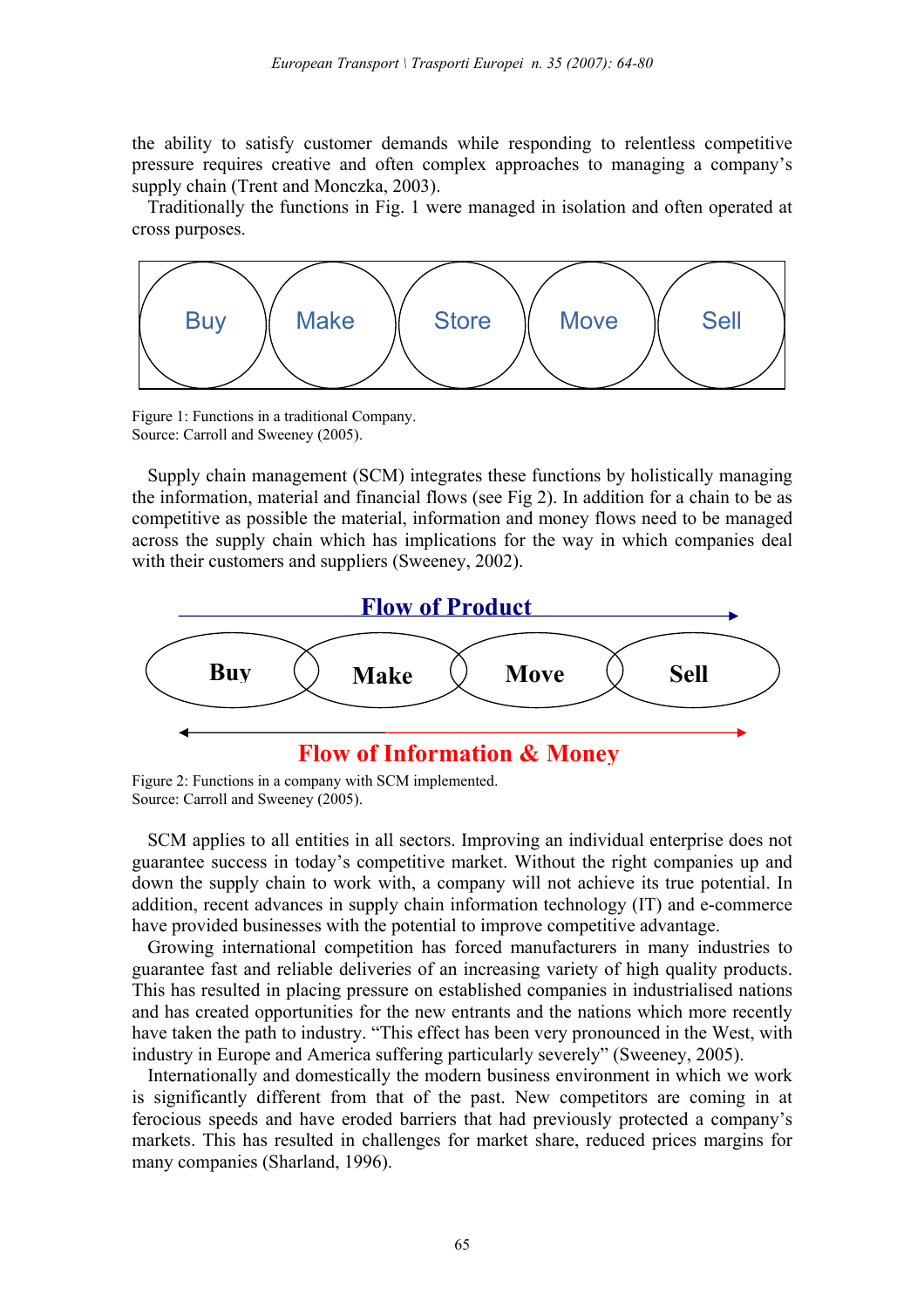In order to survive, companies are outsourcing significant parts of their operations to cut costs and bring in companies with best in class technology and knowledge to their organisations. Cutting edge technology and knowledge are now recognised as competitive weapons but are expensive to acquire. In addition, start-up companies no longer "play by the rules" and are writing new ways about how to conduct business (Hammer and Champy, 1992). Hines and Rich (1998) claim that for a few of the world's most successful organisations competitive advantage is being sought and achieved through their direct and indirect network of suppliers.

Outsourcing is not a new phenomenon. Its evolution is closely connected with the evolution of SCM. Services such as security and canteen management have been outsourced since the early 1960s and earlier. However, the volume and range of activities has significantly increased in the last 10–15 years to include IT, personnel, logistics, finance and accounting and even activities traditionally central to the firm such as manufacturing and R&D (Bailey et al., 2002).

Ireland, as with other Western European manufacturing countries, is currently experiencing a change in the way that customers and suppliers relate. The use of outsourcing is becoming more important and is growing significantly in a range of industries including: electronics, pharmaceutical, medical devices, automotive and food and beverage production. Consequently, organisations need to focus on areas where they have or can gain a competitive advantage and strengths that will enable them to participate successfully in an advancing global marketplace.

Ireland has a unique and unrivalled experience of SCM. This has resulted from several factors including: the open nature of the economy, the high levels of imports and exports and the strong IT base and almost uniquely diverse base of the economy (Sweeney, 2003a).

Ireland has seen an unprecedented growth since the early 1990s – the so called "Celtic Tiger" which was helped by public investment in education, high success levels by the Industrial Development Agency (IDA) in attracting inward investment and EU funding of infrastructure investment. One of Ireland's bigger attractions was a ready supply of skilled workers, including scientists, engineers and business school graduates. As far back as the 1960s, the country had been investing heavily in both secondary and higher education.

Now, Ireland faces more intense competition than it did, often from lower-cost rivals that are becoming equally adept at attracting FDI (foreign direct investment), investing in education and encouraging indigenous industries and higher inflation than in rival countries means that Irish competitiveness is being steadily eroded (Economist, 2004).

Traditionally outsourcing is an abbreviation for "outside resource using" (Arnold, 2000). Currently, in the simplest of forms, outsourcing takes place when an organisation transfers the ownership of service or function that used to be done in-house to a supplier. The degree of transfer of control is the defining characteristic of outsourcing. It concerns such questions as "the transfer of routine and repetitive tasks to an outside source," "...having an outside vendor provide service that you usually perform inhouse" and "... paying other firms to perform all or parts of the work" (Zineldin and Bredenlow, 2003).

Historically outsourcing was used when an organisation could not perform to worldclass excellence in all sectors of the organisation due to many factors including: incompetence of staff and/or management, lack of capacity with the organisation, financial pressures, or technological pressures. In its most basic of forms it started from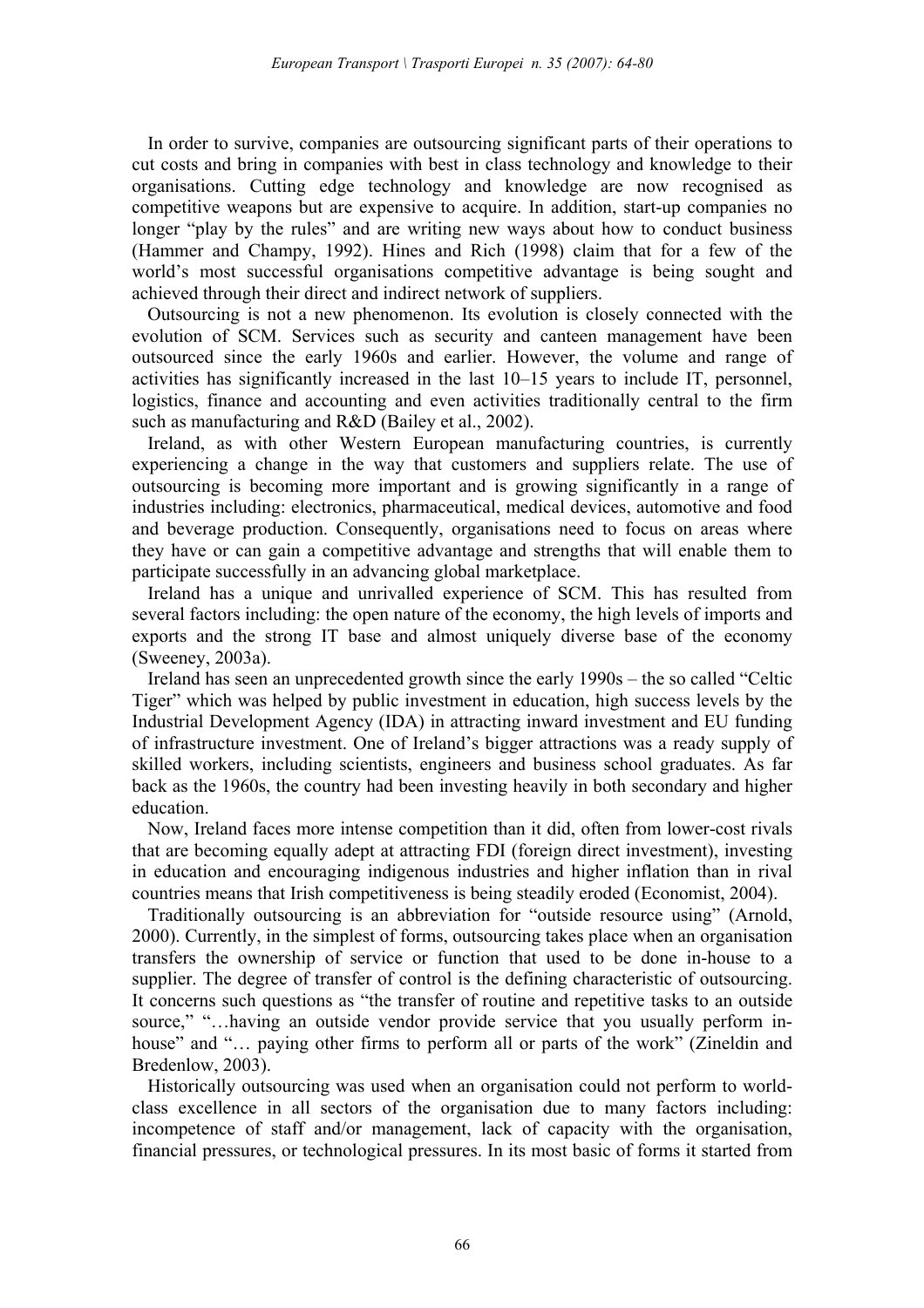the basis of a single service such as canteen management, buildings management or computing. In addition, outsourcing was applied in overhead functions or activities which had no potential for competitive advantage and business processes where an end user could create a competitive advantage through partnerships with vendors specialising in a particular area (Dole, 1998). Now, outsourcing is used to build on core competencies and recognise that serving the customer is critical to the organisation.

Outsourcing is not simple or easy to create or develop and support. It can have both positive and negative effects on key areas of the supply chain (Mason et al., 2002). There are many implementation problems and the failure rate is often quoted to be as high as 70 percent (Zineldin and Bredenlow, 2003). In addition, it can adversely affect employees and many transitions have been unsuccessful (Logan, 2000). Even with these problems recent studies have indicated that 85 percent of all companies outsource at least one function or service (Logan, 2000).

Outsourcing can also help the company focus on its core competency or competencies. To decide what should be outsourced, a company should go back to the origins of the company and outsource everything else (Hammer and Champy, 1992). In other words, if the service/function is not a core competency of the company it should be considered for outsourced. Non core competencies are sidelines to a company's core competency and do not always generate profits and may even reduce profits and outsourcing your non-core competencies is to ultimately gain the company a competitive edge (Insignia, 2000).

Logistics outsourcing has become really important in the supply chain in the last 20 years as it was traditionally handled by firms internally as a support function. At that time logistics activities such as warehousing, distribution, transportation and inventory management had been given low priority compared with the other business functions within the organisation. However, since the customer has become more demanding, the logistics function has now become a source of competitive advantage (see Table 1) and there has been a growing emphasis on providing good customer service (Razzaque and Sheng, 1998).

# *"Logistics is the process for the efficient and timely flow of goods, services and information from the point of origin to the point of consumption"* (Candler, 1994).

| Warehousing                            | Outbound         | Freight bill auditing/                  | <i>Inbound</i>                          |
|----------------------------------------|------------------|-----------------------------------------|-----------------------------------------|
|                                        | Transportation   | payment                                 | Transportation                          |
| Freight Consolidation/<br>Distribution | Cross-docking    | Product Marking/<br>Labelling/Packaging | Selected<br>Manufacturing<br>Activities |
| Product returns &                      | Inventory        | Traffic Management/                     | П                                       |
| repair                                 | Management       | <b>Fleet Operation</b>                  |                                         |
| Product Assembly/<br>Installation      | Order Fulfilment | Order Entry/<br>Order Processing        | <b>Customer Service</b>                 |

Table 1: Types of Logistics services that can be outsourced.

Source: Cap Gemini Ernst & Young (2001).

According to Wilding and Juriado (2004) it has been estimated that about 40 percent of global logistics is outsourced.

The management of the logistics function in modern organisations involves decision making for the complete distribution of goods and services in the marketing function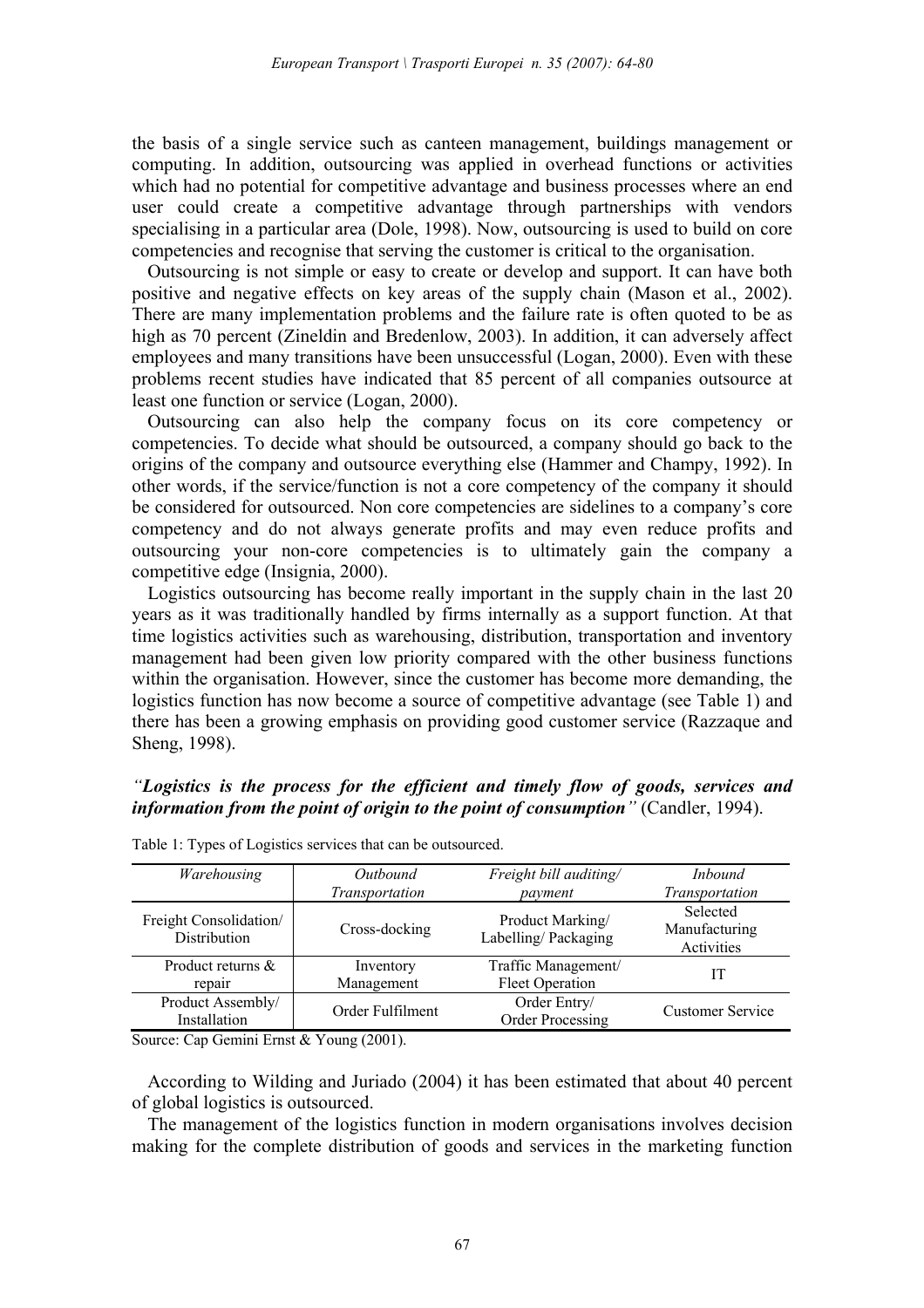with a view to maximise value and minimise cost (Razzaque and Sheng, 1998). What has become apparent is that competitive advantage now comes from the delivery process as much as from the product being delivered (Razzaque and Sheng, 1998) which has transformed logistics from a traditional back-room function into a front office function. Consistent service at appropriate levels is necessary for a well run and well designed logistics system.

However, in order for an organisation to handle its logistics activities efficiently and effectively, it must consider the following:

- 1. Can it provide the service in-house
- 2. Can it outsource the function
- 3. Can it set up a subsidiary by buying a logistics firm which will provide its logistics function.

It was evident that there was a huge variety of information found on the topic of outsourcing but the overall knowledge within those papers was not very widely ranged. Therefore, in order to add to the body of knowledge that is out there already and to find out information on outsourcing and business performance from an Irish perspective it was decided initially to conduct a survey on the Top 1,000 companies in Ireland. The survey will obtain a shallow amount of information from a wide number of study participants, then to conduct three case studies that will provide a deep amount of information from a small number of participants. The survey should throw up any information if anomalies occur between theory and what is happening. Anything that is not covered fully in the survey, or needs further clarification will be covered in the case study section. Therefore by the end of this piece of research, the results of the literature review will either be confirmed or contradicted by what is happened in Ireland and the results of the survey and the case studies will be triangulated.

## **Introduction to the survey instrument**

The survey instrument is a standardised semi-structured questionnaire consisting of 35 multiple choice questions and four open text questions. They were grouped into five categories: general company information; general outsourcing; latest outsourcing project; outsourcing preparation and company experience. The survey was piloted in 10 companies and a response rate of 60 percent was recorded. However, given that there were changes to the survey at this point these were not included as part of the final sample frame.

A survey was conducted of managing directors, supply chain managers and purchasing mangers in the Top 1,000 Companies in Ireland (The Irish Times, 2005). In all, 978 surveys were sent out – 151 by e-mail and 827 by post and 133 replies received. Of this, 131 usable responses were obtained and 25 were returned as undeliverable. Excluding returned mail, the response rate was approximately 14 percent.

**Level 1:** Total Population = 978 companies **Level 2:** Sample Frame = Total Population = 978 companies **Level 3:** Sample Size =131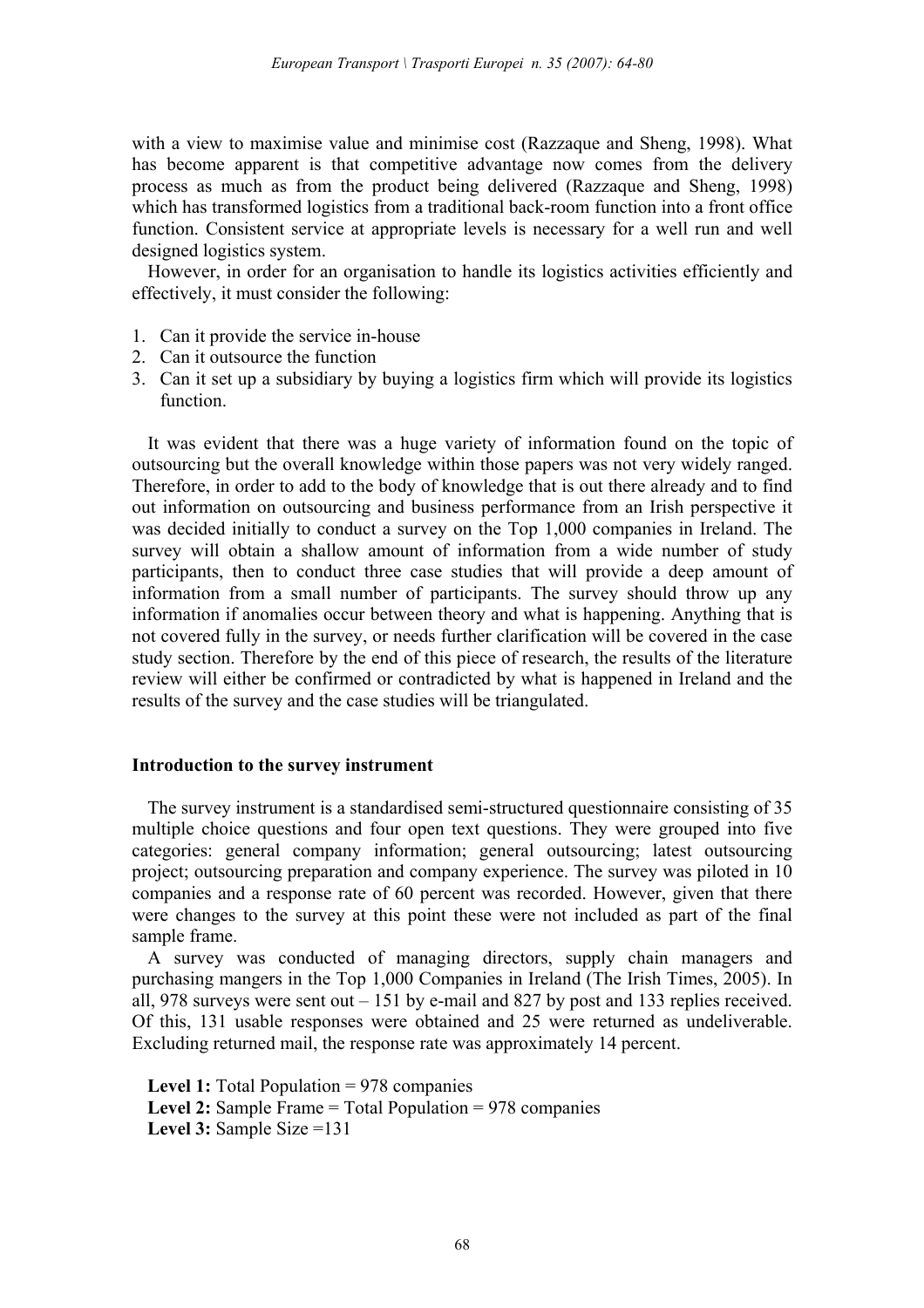For the postal questionnaires, they consisted of a cover letter, questionnaire and a postage paid return envelope. For the e-mail questionnaires, they consisted of a cover letter which contained a link to the on-line questionnaire.

The responses were received in two waves, some weeks apart. An analysis of the responses in each wave indicated that the late respondents were drawn from the same population as the early wave. Overall there was no statistical significance found between the early and late respondents which indicate that there are no real differences between the companies who replied very quickly and those who took longer to reply. It further indicates that there is no bias between them.

The majority of survey respondents were from the manufacturing sector (25.5 percent) with just over 18 percent in the service sector (see Fig. 3).



Figure 3: Sectoral Response.

In addition, since two modes were used to get the surveys to the study participants, postal versus e-mail comparisons were carried out. Sphinx survey was used to analyse the results. For the purposes of this research, probability analysis was used to show if a value was statically significant or not.

To ensure that the results from the survey are not biased and there were no differences between the late and the early respondents some analysis was done to compare these. These were done by using the same type of analysis as in the survey.

# **Main survey findings**

In all, two hypotheses were tested in the course of the survey analysis: These were defined as follows:

Hypothesis 1: "Total outsourcing is the main type of outsourcing that companies in Ireland are involved in"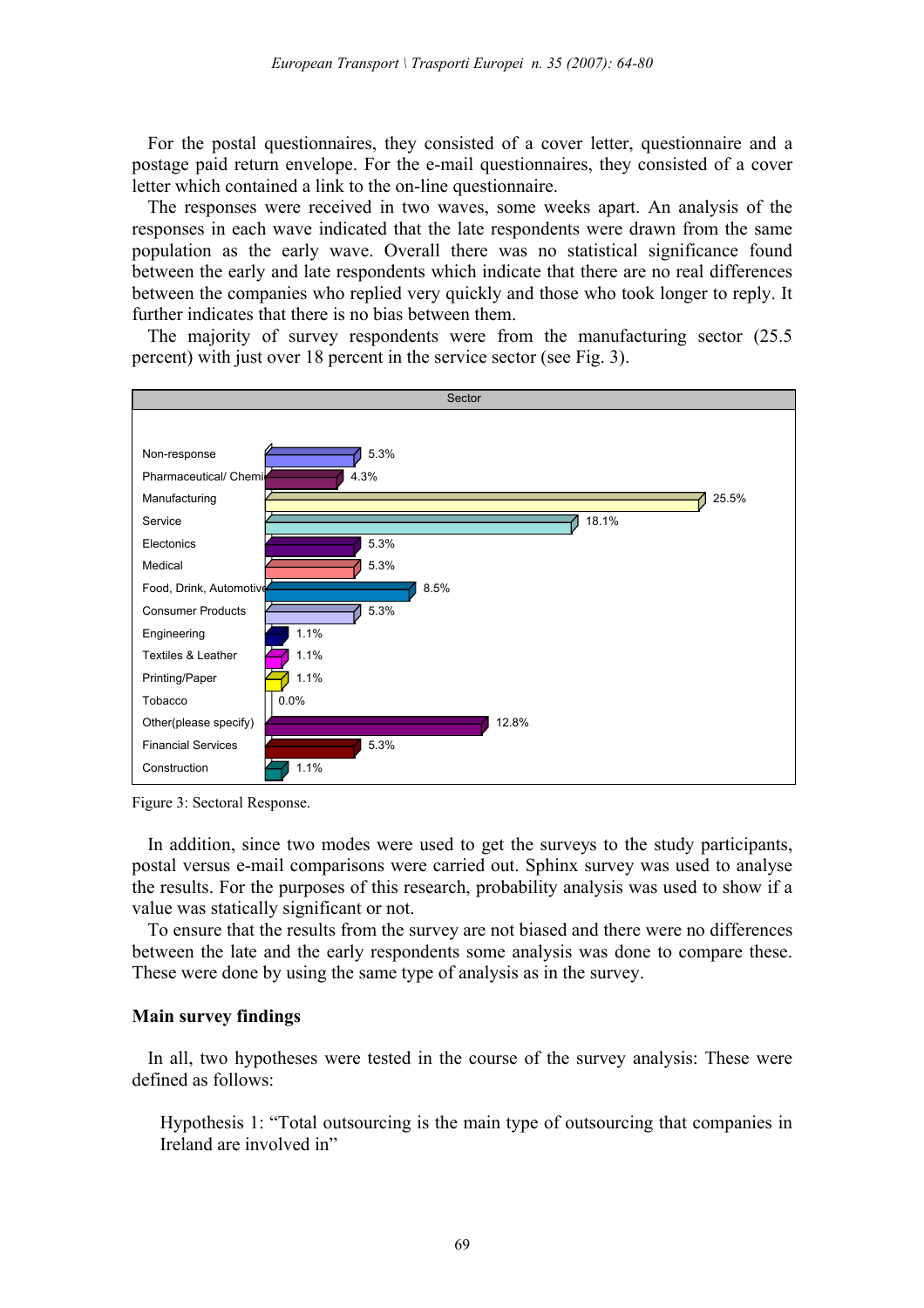Hypothesis 2:

- a) "The amount of outsourcing projects a company is involved in increases with the size of the company"
- b) "The service/function outsourced depends on the size of the company"
- c) "Cost goals are more important for SMEs than LEs"
- d) "LEs prepare more and look into more hidden costs than SMEs"
- e) "LEs offshore outsource more than SMEs"
- f) "SMEs use consultants more than LEs"
- g) "Employees affected varies by size of company"

From the results, it was found that the selective outsourcing is the main type of outsourcing the study participants are involved in. Furthermore, it was found that there was no statistical significance between the types of outsourcing SMEs and LEs are involved in. The results also indicate that total outsourcing is not the most popular type of outsourcing companies are involved in. In addition, there are very few differences in the types of outsourcing LEs and SMEs are involved in and the types of outsourcing do not vary by sector.

It was further indicated in the study that the number of outsourcing projects a company is involved in does not increase with the size of the company. From the results it was found that there was no statistical significance found between the number of outsourcing SMEs and LEs are involved in. However, SMEs seem more consistent in the number of projects they outsource with projects.

Manufacturing outsourcing is now the most popular function to be outsourced by both SMEs and LEs in the Irish Republic. This concurs with objective one where we saw that the service sector was mainly the sector where companies have set up in Ireland since 1990 thus indicating that manufacturing is moving out of Ireland. Other common areas for outsourcing are for both SMEs and LEs are: logistics and freight forwarding.

It was also indicated that the initial goals of the outsourcing initiative do not depend on the size of the company. The initial goals for SMEs and LEs were the same, the only differences being their positioning in the top five. The top five initial goals were to be:

|    | SMEs                           | LEs                                  |
|----|--------------------------------|--------------------------------------|
|    | <b>Cost Reduction</b>          | <b>Cost Reduction</b>                |
|    | Increase Service Levels        | <b>Efficiency Improvements</b>       |
|    | Improve Cost Control/Structure | $=$ 3 Improve Cost Control/Structure |
| 4. | =4 Efficiency Improvements     | $=$ 3 Increase Service Levels        |
|    | $=4$ Better Quality            | Gain Competitive Advantage           |

Table 2: Types of Logistics services that can be outsourced.

It was also indicated that LEs do not prepare more or look into hidden costs more than SMEs. However, a small percentage of companies – 3.5 percent of SMEs and 5.3 percent of LEs do not look into any hidden costs which is worrying given the number of problems outsourcing can cause

There was no statistical significance found between the size of a company and whether they offshore although it was found that LEs offshored more than SMEs with. Less than one in three LEs offshore outsourced and less than 15 in 100 SMEs offshore outsourced. Most companies seem to outsource within Ireland and given that manufacturing is now the most popular type of outsourcing (according to this study), it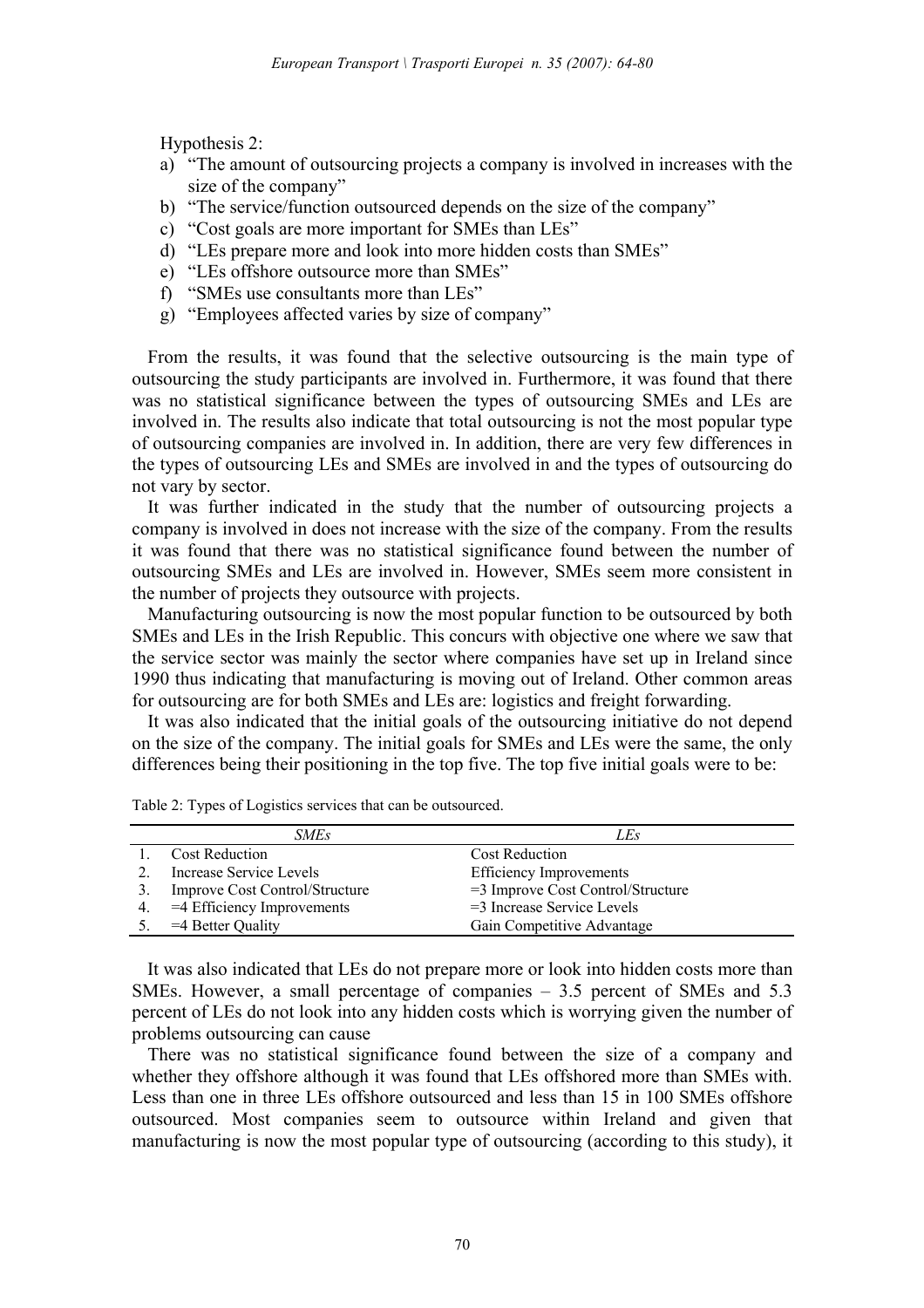seems to be counter-intuitive. Cost goals and non-cost goals are used in equal numbers for both SMEs and LEs.

The service/function outsourced does not necessarily depend on the size of the company but SMEs might not have all the services/functions LEs have due to their size, for example, canteens. In addition, LEs do not prepare more or look into any more hidden costs than their smaller counterparts, however there were many differences in what they looked into.

## **Introduction to case studies**

The rationale for using the case study approach was that there were a number of determinants which had to be taken into account that could not be studied effectively except as they interact and function within the organisation themselves, for example, practices and processes within a company. The survey analysis threw up many questions that could not be analysed except with face to face interviews with companies.

One case study was examined. The case study was chosen on the basis of seven criteria:

- 1. Sector
- 2. E-mail or postal survey
- 3. Company size
- 4. Business performance rating
- 5. Overall rating of outsourcing
- 6. If they are considering outsourcing again
- 7. When the company was set up

The information for the case study was gleaned from a number of sources including: published papers about the companies; the company websites; annual financial reports; the questionnaire they filled out and interviews with key decision making personnel in the company. In all, about 10 percent of the information was gleaned from published sources with the other 90 percent gained from the interview process.

The case study followed the same logic as the questionnaire design and is ordered in such a way so as to complement the construction of it and throw out common threads between the two.

Company a is part of a much larger organisation based in the USA. It has many plants throughout the world, primarily in America. It has a turnover worldwide of \$1 billion per annum. In Ireland, it has a turnover of  $\epsilon$ 100 million. The company was set up in the 1970s and is a large company.

## **Logistics case study analysis**

Company A has been involved in four outsourcing projects. It has outsourced its security, canteen management, logistics and cleaning services. It initially outsourced their logistics function as it was seen that there were huge cost savings to be achieved by outsourcing it. Since then it has outsourced their canteen management, security and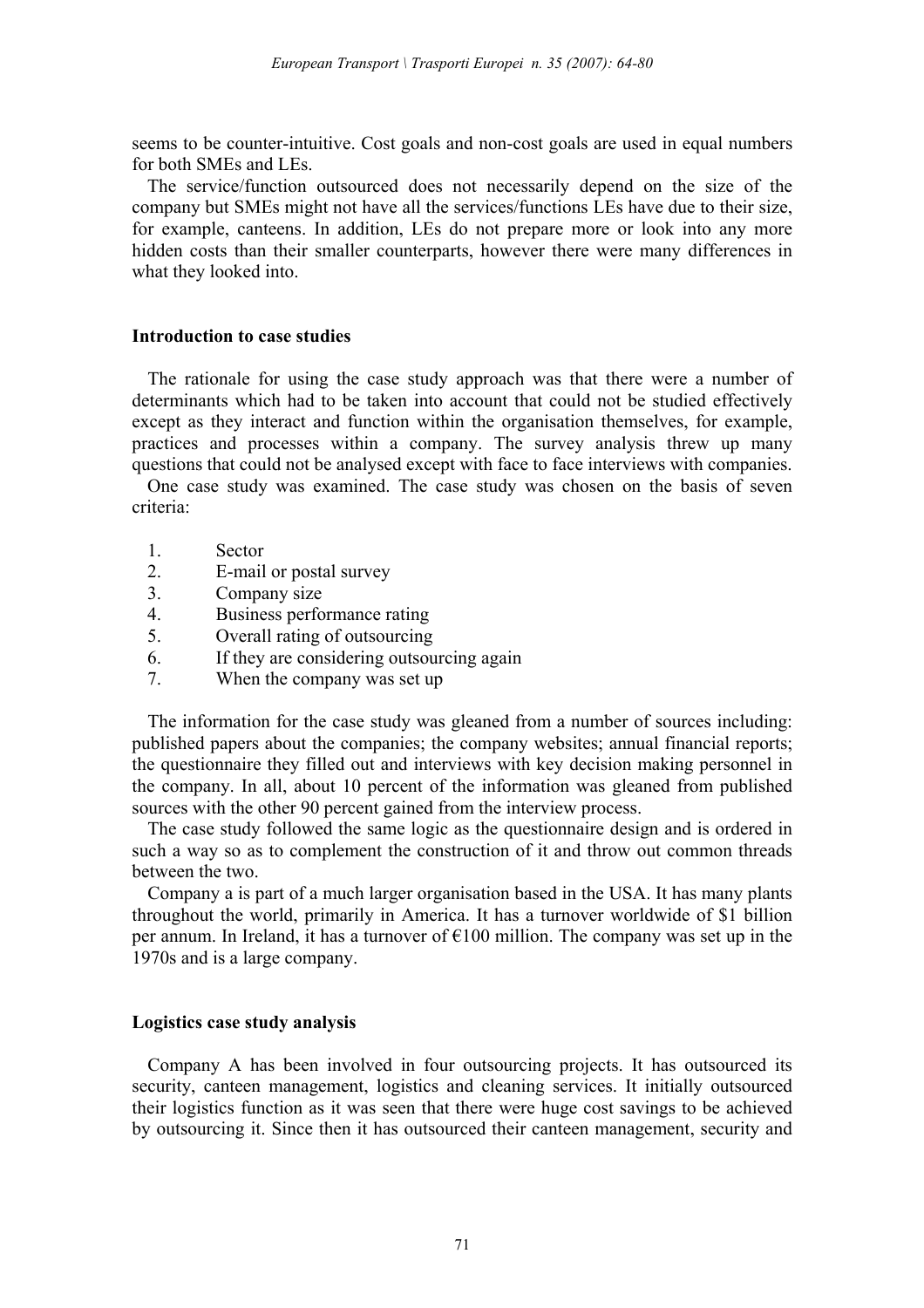cleaning services. The company's definition of outsourcing is: "Taking a key activity and giving the responsibility to manage this activity to an outside company".

The latest function it has outsourced was the re-outsourcing of the logistics function. For this it has been involved in total outsourcing with 100 percent of the function outsourced. The logistics function is primarily a load on/load off business, with 40/45' high cube containers and use a multimodal transport system (see Fig 4).



Figure 4: Multimodal Transport Network.

After the products are manufactured is, the containers are loaded onto a 40/45' truck in Ireland. They are then taken via road to Dublin. The containers are then loaded onto a ferry and taken through the Irish Sea to Rotterdam. At Rotterdam they are taken off the ferry and loaded onto a barge and are sent up the Rhine to Emerick. Once again they are off loaded at Emerick and put on a trailer and moved 5 miles via road to the warehouse in Convent. If the need arises they will use rail. It started on their latest outsourcing project between January 2004 and December 2004 and is currently post implementation. It affected less than 30 percent of its employees and the length of the contract it awarded was three years. Company A recognised ten to fifteen years ago for them to stay competitive and survive in a very tough environment it had to become masters of its own destiny. Huge numbers of competition were coming in from the Far East, Taiwan and China.

A joint decision between the Commercial Director and the Supply Chain Manager within the organisation made the decision to outsource. When it was moving at a reasonable pace and they both agreed it was a viable option they made a presentation to the Directors of the organisation. They explained to them exactly what they were doing and how they would ensure that the outsourcing initiative would be a success. From this presentation, the company Directors made the decision that the outsourcing initiative should proceed. In other words it was driven from the top of the company.

The decision to outsource logistics was almost forced through a number of factors. When the Supply Chain Manager started in Company A seven years previously they ran a logistics seminar in order to reduce costs. They invited all of their suppliers into the factory to discuss the logistics of the company, the costs involved and how the impact of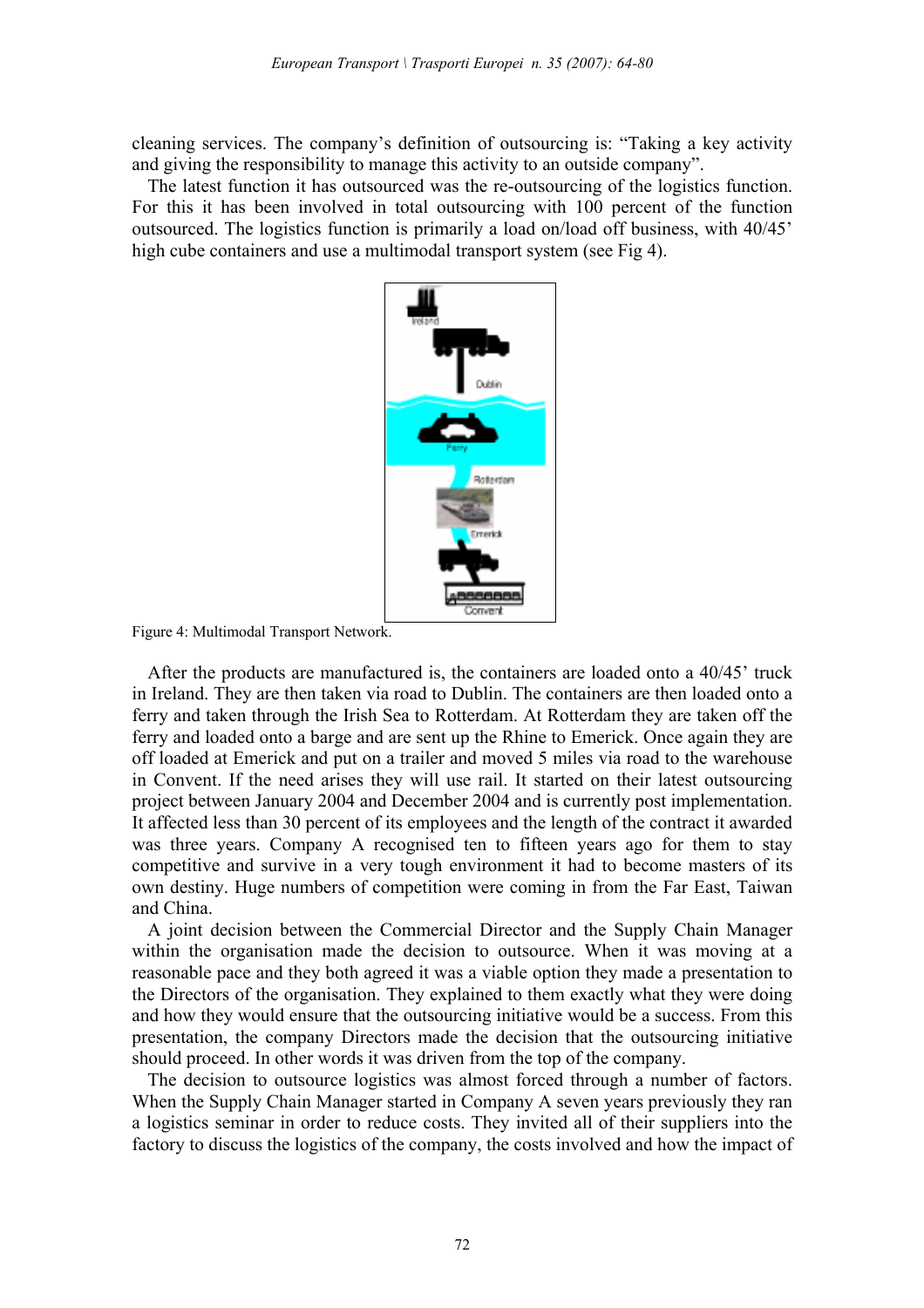competition was affecting their prices. After this, they asked the logistics providers to go away and come back with some cost reductions. From the seminar two things came out:

- 1. They had 35 to 40 different suppliers
- 2. The company were not sure they were using the right people with the correct level of expertise

The initial goals of the outsourcing initiative can be seen in Table 3.

| <i>Increased Service Levels</i> |
|---------------------------------|
| <b>Efficiency Improvements</b>  |
| <b>Cost Reduction</b>           |
| Increased Economies of Scale    |
| <b>Better Quality</b>           |

Table 3: Initial Goals of the Outsourcing Project.

In addition, it was evident in the company that it was lacking expertise. It knew that the only ones that knew the real costs of moving goods were those that ran the ships. This was recognised within the company. It was further recognised that it did not have the expertise or the knowledge to get this information. Plus, the only way to get that was by outsourcing it to someone who had the knowledge and who would be hungry enough to get the business and cut costs.

In addition to the initial goals of the project, there were also some factors that influenced the company to outsource; these can be seen in Table 4.

Table 4: Factors Influencing the Decision to Outsource.

|   | Service<br>ustomer_<br>Better |
|---|-------------------------------|
| - | Costs<br>ower                 |

It saw that since they were spending  $\epsilon$ 10-13 million per year on logistics and could it get even a two percent saving by outsourcing it would mean  $\epsilon$ 200,000 the company.

Company A chose Ireland for the outsourcing of logistics as they felt the first port of call was to look locally. If it did not find a candidate or company that it felt would be successful in doing what it wanted in Ireland at the end of their research, it would have then looked next to the UK. Again if it was not successful there it would go to central Europe and so on.

The company are very familiar with Europe. The company has warehouses in the UK, Germany, and Belgium and are also very familiar with running logistics in Europe and in dealing with Europeans. It found that there were many problems with offshoring due to language barriers. The language issues are bigger than people realise because their understanding of English is not the way it thinks it is. Companies think they understand what we are saying but the specifics/details of what we speak are not always what they understand. Thus, it can have huge ramifications when it comes to doing what we want. From a language perspective and from a locality perspective Ireland seemed the most logical and best place to start. And since it found two suitable candidates in Ireland that could do exactly what they wanted, that is why it did not move to the UK.

But in saying all that, it never considered offshoring initially. It always considered Ireland its first port of call. However, it would consider offshoring if it was to outsource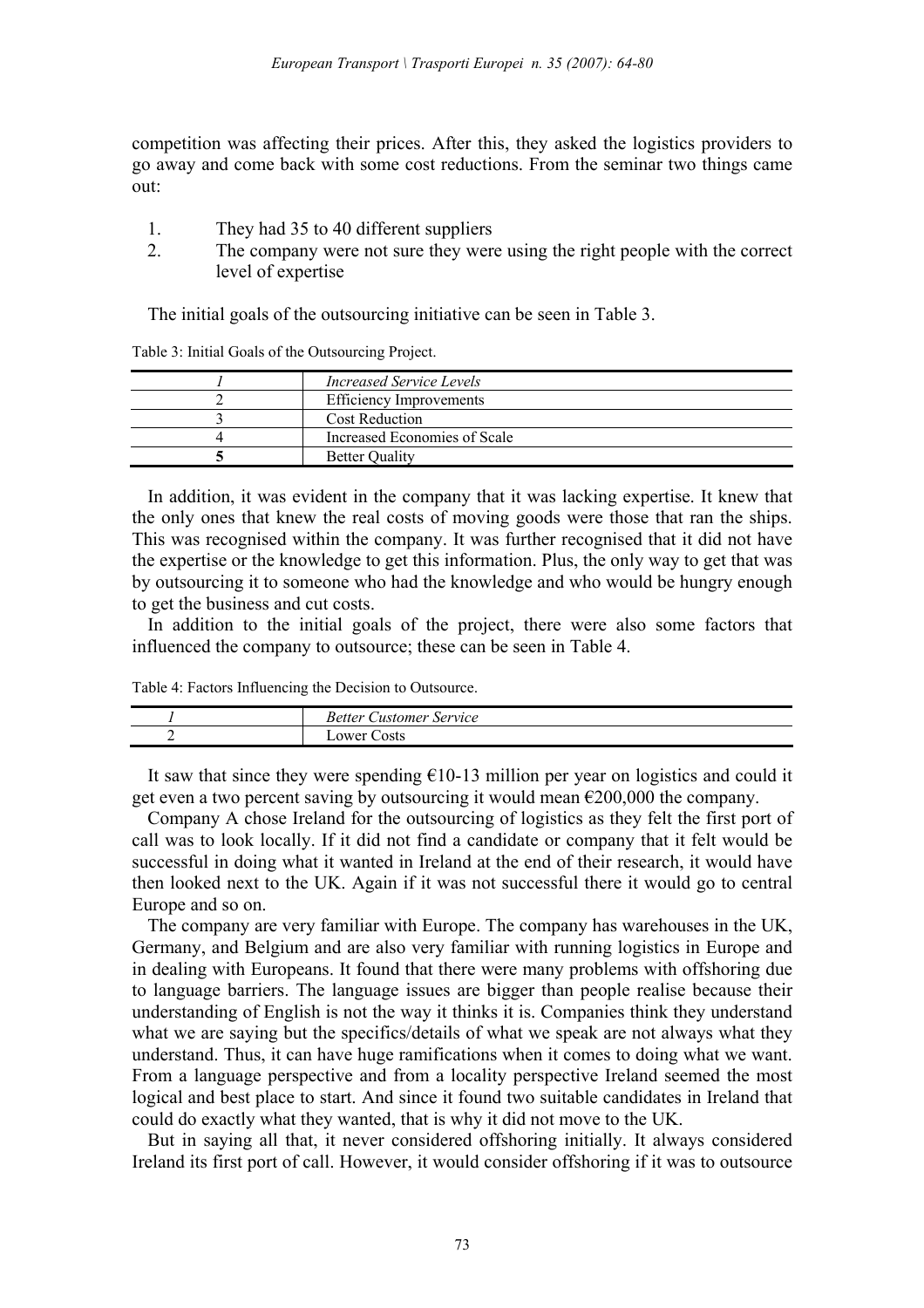it again, especially into mainland Europe. It will depend on a number of criteria though, as to tender it into the European market will mean a horrendous amount of work, as it will get every freight company in the whole of Europe trying to get the business. It has to consider this carefully otherwise it could get swamped with documents and it could take up to one year to process it, or even get an understanding of it and have all the required meetings.

As a result, it feels that the best place to keep these types of things is locally because it is dealing with local ports, local shipping etc. So, even if Company A tender it internationally and choose a foreign company who are experts in logistics, the outsourcing supplier still have got to talk to EUCON in Ireland and deal with them in Ireland. Hence, they are not going to get away with the Irish side of it which makes up approximately 30 percent of the total logistics. However, if the Irish company is not performing it will tender it out.

Even though Company A chose Ireland, there are many problems here. For example, if you take the cost of energy, for example, oil, which relates to the cost of electricity the costs have doubled since 2005. It contemplates that their energy bill alone in 2006 will be  $\epsilon$ 1 million higher than in 2005. As a result, it has got to make  $\epsilon$ 1 million more to compensate for this loss in Ireland. These are the things that are crippling industry in Ireland but in particular manufacturing. If you go to Poland, their energy bills are lower (but not significantly) but what is drastically lower are labour costs and consequently companies are moving over there.

When it outsourced the logistics function initially there were five people in the shipping department – one supervisor and four administrators. When it was outsourced two of the employees moved into the customer care department as they were restructuring in there and found that there were two roles available.

In the shipping department one of the roles was kept and one of the other people stayed on with the new company and one person was offered redundancy. All avenues were considered for the other person. It was given the choice to stay, but its role in the company would have been deflated. It decided to do it in-house even though the company had very little experience of outsourcing. This was because logistics was an activity the supply chain manager (who was leading the project) knew a lot about. He had worked in logistics for over 20 years and gained a lot of experience in shipping and logistics. From that perspective, although they did not have any experience of outsourcing, it had a lot of experience of the decisions that had to be taken to ensure that it would work. It never even considered consultants as the company claims that the project did not need them. In addition, the cost of the consultants was a barrier to using them.

It did in-depth company research and looked into what it called the main hidden costs of outsourcing – overheads, contract management, cost of transition period and the costs of layoffs. In addition, it went into the marketplace and examined all the relevant shipping companies in Ireland. Then the company went back into their own organisation and asked "what did they need to give the potential suppliers enough information for them to come back and tell them what they would do the business". In essence it was pulling out data from its own systems, looking at what they were doing from an activity perspective and then handing the information out to the potential suppliers.

By doing that it essentially let the potential outsourcing suppliers lead it. They were given the following information to work on: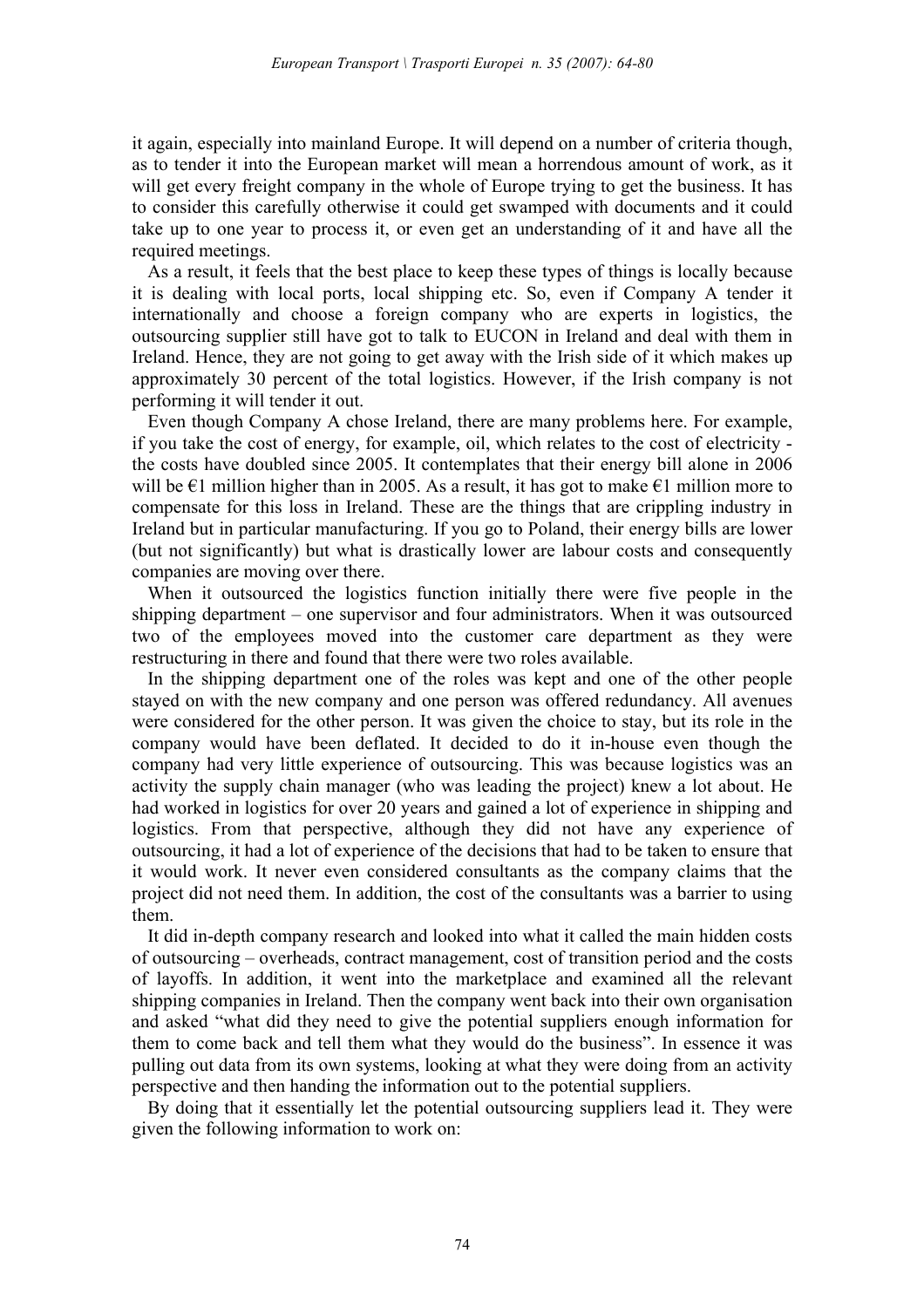- A. What was going on in Company A now
- B. What Company A's business was
- C. How the logistics function was made up

From this the potential suppliers had to come up with a plan of how they were going to run and manage the logistics function. However, the company did not do any major risk analysis. It did not look into cultural issues as they were outsourcing within Ireland or language barriers (for the same reason as before). If they were outsourcing into Central Europe, it acknowledged that cultural problems and language barriers would have been very critical issues.

The main hidden costs they looked into were from a training perspective because it was looking for experts in the field. The team that was in Company A was the main logistics team in the company. It had the knowledge and they were the ones that trained the new people from the outsourcing supplier. Instead of hiring in "experts" it kept the original employees in their roles for an extra couple of months. As a result there was very little cost to that. The company did not see it as a cost as such, it was just a later cut-off from going from the old system to the new.

It also used the sourcing activities with the potential suppliers as a learning ground for them. Essentially, they were learning about Company A's business and what they do. Since the supplier was an expert in the field most of the learning's were coming to Company A and the knowledge transfer was coming from the outside into them.

The company received many benefits as a result of the careful planning and choices they made as a result of the outsourcing initiative. Table 5 shows the top eight benefits the company experienced as a result of the outsourcing venture.

| <b>Lower Prices</b>                 |
|-------------------------------------|
|                                     |
| Greater Flexibility                 |
| <b>Closer Proximity to Markets</b>  |
| Service Levels Increased            |
| <b>Better Customer Satisfaction</b> |
| <b>Better Quality Services</b>      |
| <b>Better Customer Service</b>      |
| Company more Profitable             |

Table 5: Top 8 Benefits of Outsourcing – Company A.

One thing that is very prevalent about logistics, according to Company A, is that the two most important things about logistics are:

- 1. The service to the customer Company A will spend any amount of money to get the product to the customer when they need it, but how they share the costs depends on the situation.
- 2. Cost

Other benefits include a significant reduction in costs - in the order of  $\epsilon$ 3 million per year and the fact they were able to demonstrate to the people in the company and people on the periphery of the company that they were a very professional organisation. Also, that it was well able to manage their logistics and it was professional at doing it. This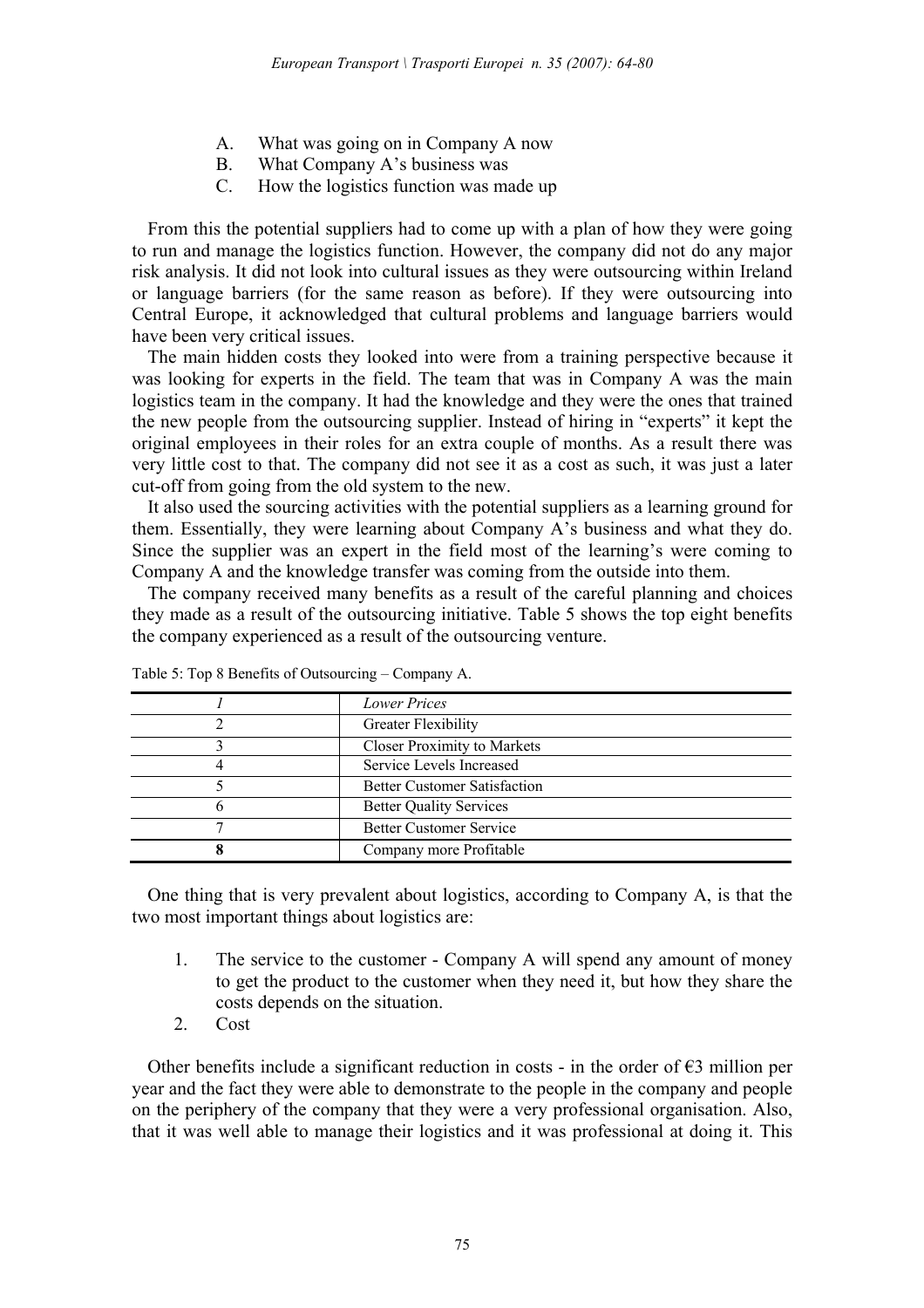was because one of the main reasons they outsourced was because Company A felt they were not doing it right. In addition, it is now able to manage their cash flow better.

Furthermore it gave the company a professional image of its logistics function and the customer service levels significantly improved. Since the function was running more smoothly they were able to put more energy into delivery and lead times because it had much better synergies at their base. It spent most of their time in the past fighting suppliers trying to curb costs. Now it spends most of their time looking at where the best place to position their product, what is the biggest order size it can do, what is the best route and overall what is the most economical way of doing things.

Since it is now dealing with just one supplier there has been a significant reduction in the administration costs in their finance department (see Table 6).

Table 6: Administration Before and After Outsourcing

|                           | <i>Before Outsourcing</i> | After Outsourcing |  |
|---------------------------|---------------------------|-------------------|--|
| No. Of Suppliers          | 35-40                     |                   |  |
| No. Of Invoices (Monthly) | 2000                      |                   |  |
| No. Of Payments (Monthly) | 100's                     |                   |  |

The biggest benefit to Company A is that now it is spending less time being focused on unimportant issues. As a direct result, it can now focus on issues that were important to the customer i.e. service to the customer and managing their cost base.

With regards some of the measures in the company like profitability, customer satisfaction the affect outsourcing had on them can be seen in Table 7. More importantly, although none of the indicators shot up, they helped prevent losses.

Table 7: Measures associated with Outsourcing – Company A

| <b>Business Performance Measures</b>   |            |
|----------------------------------------|------------|
| Shareholder Price Increased            | Agree      |
| Profitability Increased                | Agree      |
| <b>Customer Satisfaction Increased</b> | Agree      |
| Sales Increased                        | Disagree   |
| Cash flow Increased                    | Mainly Yes |

It also received intangible benefits. For example, a more professional image of logistics created a "feel good" factor throughout the organisation and more harmony among people. Since the outsource team now worked very closely with the customer care team, they now treat the customer care team like their customer. In the old scenario, the shipping team fought with the customer care team, because the customer care team would ask them to do things which they felt were impossible but it was the message of the customer.

When asked in the survey about problems in the outsourcing initiative Company A said it had no problems. When pressed on this the supply chain manager said that this was because it had planned it well. It looked at the people they had, the knowledge they had within the company and how they would integrate the new team with the old team. It was here that it found a few minor issues – one person within Company A just could not get on with the outsourcing supplier. In addition, there were a few set up issues and a few with the supplier it had pre-outsourcing. It could see very quickly that it was going to lose a lot of business.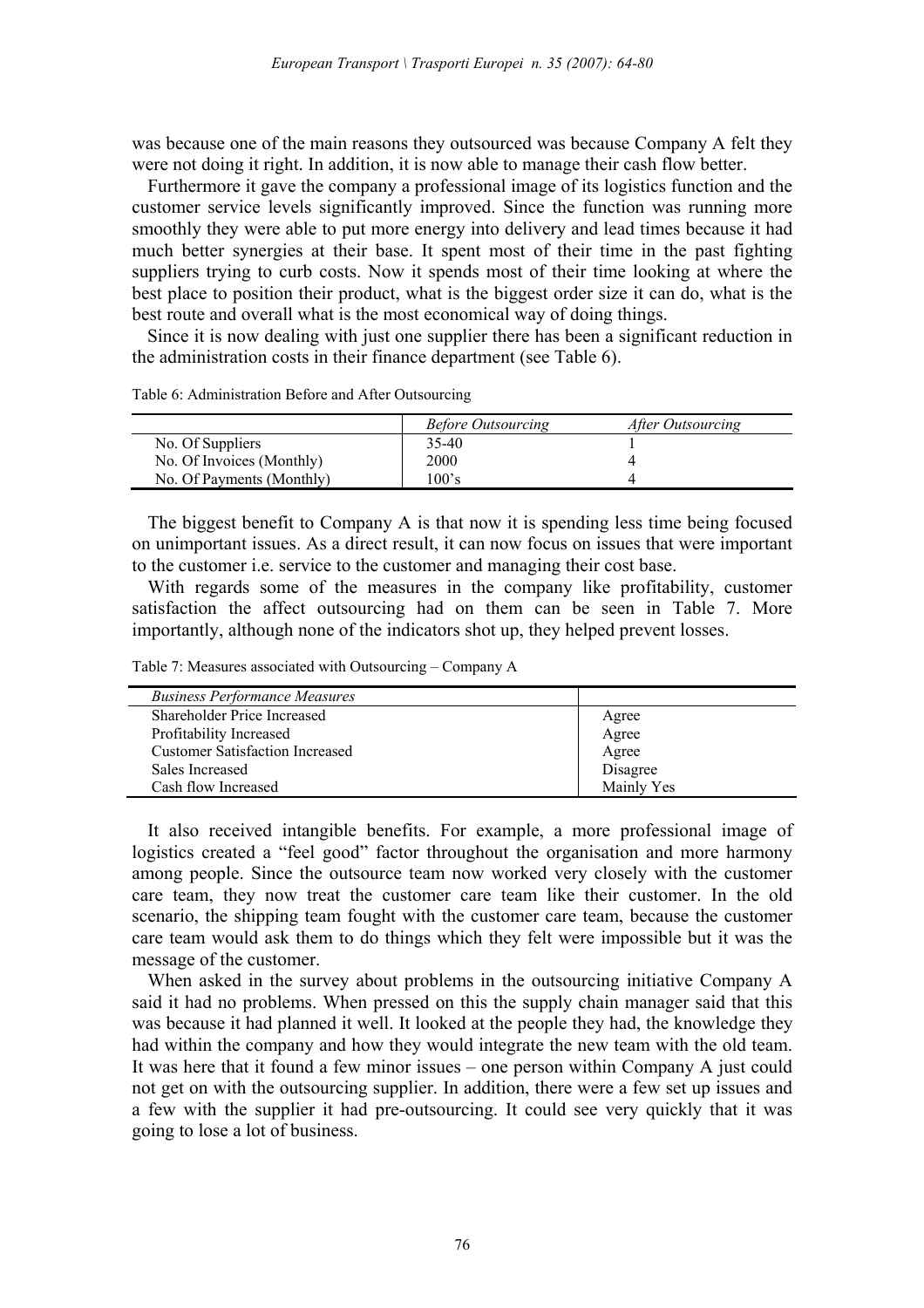Other problems that have cropped up since the start of the outsourcing initiative include is that the outsourcing supplier is trying to keep a distance between Company A and their suppliers. This could have resulted in Company A losing touch with its main customers and their suppliers end up making the decisions. Before this was identified as a problem five or six key suppliers ended up talking to the outsourcing supplier because they feel that it is the ones that are making the decisions. To overcome this problem Company A arranges a twice yearly meeting with their main suppliers to discuss all important company business. In addition, it visits its warehouse<sup>1</sup> sites at least once a quarter. Here, it discusses the business and any issues that have cropped up since the last meeting.

In addition, its outsourcing supplier is good at giving Company A good news, but the supplier is not as quick or forthcoming about giving you bad news. Its supplier is not good at giving Company A information when the supplier is performing badly or not doing something right.

Company A claim that the few problems they encountered come down to the fact it carried out a lot of before the fact preparation about what it was going to do with logistics once they went with it.

But, even though Company A revealed many benefits, it is more important to establish the real impact of those benefits and problems encountered by its organisation. Since it is operating in a very competitive environment it must run its logistics very professionally and cost effectively as they are spending between  $\epsilon$ 10-13 million per year on it. It is the second biggest budget within the organisation and if it is not running correctly it can have a huge impact on the profit margin of the organisation. Company A found the real impact to be:

- 1. They can now do a line by line cost saving
- 2. The can now calculate an accurate monthly incentive for their outsourcing supplier
- 3. On time shipment 95 percent + against customer requirements
- 4. They moved from 20 percent deliveries direct to the customers to 70 percent (see Fig. 5). This system reduces double handing and lowers costs.



Figure 5: Direct to Customer Move.

 $\overline{a}$ 

<sup>&</sup>lt;sup>1</sup> These are very important as they hold approximately 200,000 tonnes of product in each of their warehouses.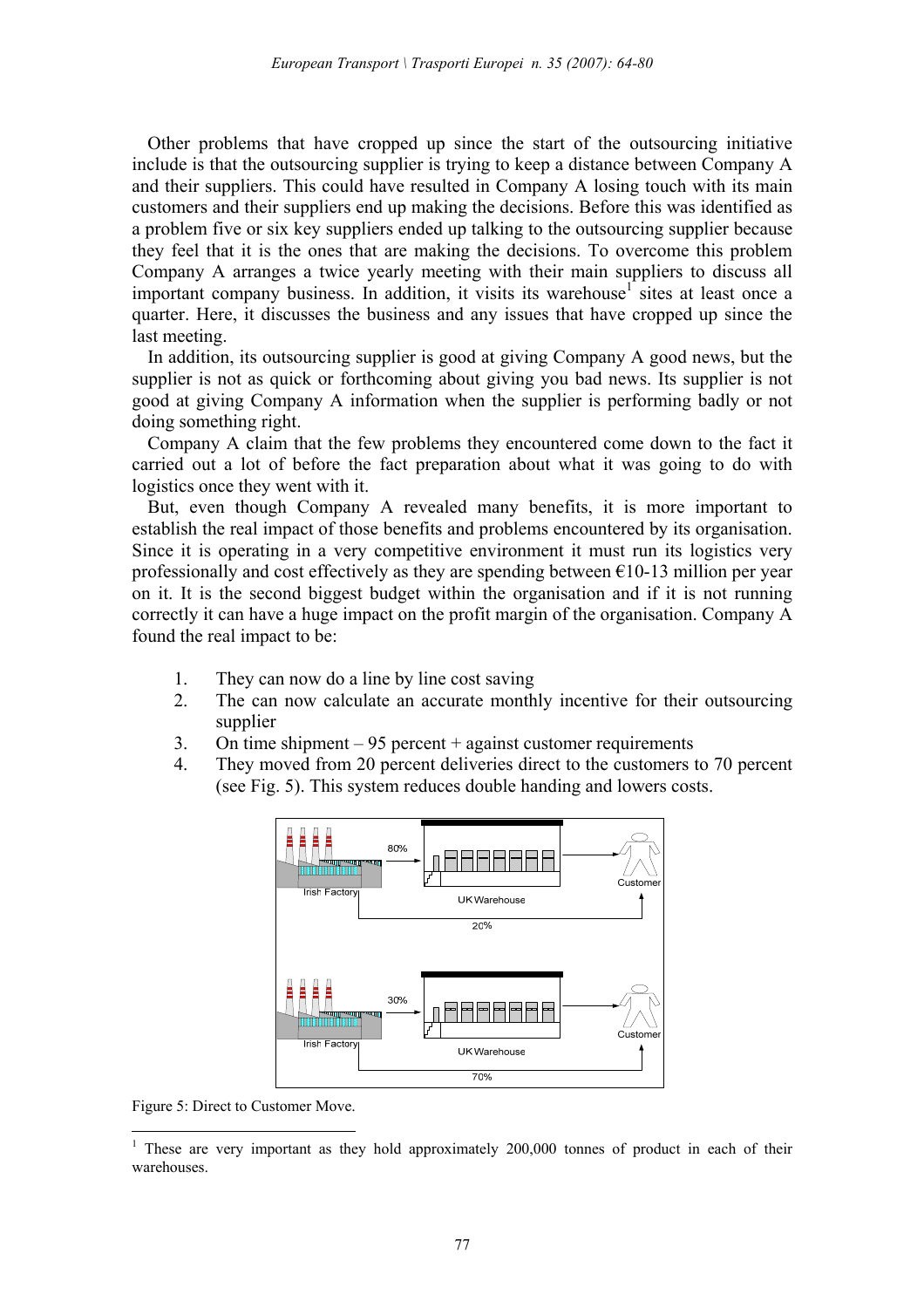Since it can now spend more time on important issues like cost savings, the following was the impact on the organisation:

- 1. Using a single haulier with a light weight chassis system enables them to get an extra  $1 - 1.5$  tonnes into each container (Inbound a saving of  $\epsilon$ 200,000 and outbound a saving of  $£100,000$  was recorded)
- 2. Using Swift Post instead of a courier service saves  $\text{-} \text{\textsterling}20,000$  per year
- 3. Increasing bale size by 10kg saves  $\sim \epsilon$ 80,000 per year
- 4. Going direct to more customers in Europe and the UK instead of going via warehouse -  $\epsilon$ 30,000 – $\epsilon$ 50,000 per year.
- 5. Increasing order size from 18-20 tonnes to 22-24 tonnes

Company A rate their company's experience of outsourcing as very good. This is based on the criteria described in the case study and a combination of supplier and outsourcer input. In addition, these include all the benefits it has acquired, especially the  $\epsilon$ 3 million saving per year. It claims the key to its success was the relationship they struck up with their supplier as this also brought natural benefits to the outsourcing initiative.

Company A is very dependent on the supplier. If something goes wrong with the supplier Company A will be left without a logistics function. On a more positive note, there are a lot of companies available to take over the business. It has not considered outsourcing again, but will do if the need arises. What it envisages will happen is the maintenance function will soon be outsourced.

# **Conclusions**

Outsourcing, as it is today, would not exist if it was not for contemporary processes and trends related to supply chain globalisation. Companies are now experiencing greater competitive pressures from lower cost countries than ever before. This has resulted in companies not competing against other companies but supply chains competing against other supply chains. Outsourcing is potentially one of the vital elements of an organisational strategy aimed at lowering costs and keeping the companies in high costs economies afloat. It is helping developing countries to increase their GDPs as a consequence of inward investment in industrial capability.

Outsourcing is an important area for companies in Ireland as labour and other costs have risen rapidly over the last 20 years. Companies, as this study demonstrated, are looking for ways to increase profitability and to lower the costs of supplying products. Outsourcing is one of the ways companies can do this. By outsourcing to a country with lower labour costs, companies can take advantage of the costs savings. However, outsourcing does not come problem-free. It can affect the performance of a business both positively and negatively. It was found from this study that the benefits gained by a company are unique and cannot be easily replicated in another company.

Ireland has been used as an outsourcing country for American multinationals since the early 1960s. Companies like Dell, Intel, Wyeth Medica, Apple and Wyeth Biopharma all have operations there. However, Ireland is now becoming an outsourcer. Many companies are outsourcing to lower labour cost countries/regions like Eastern Europe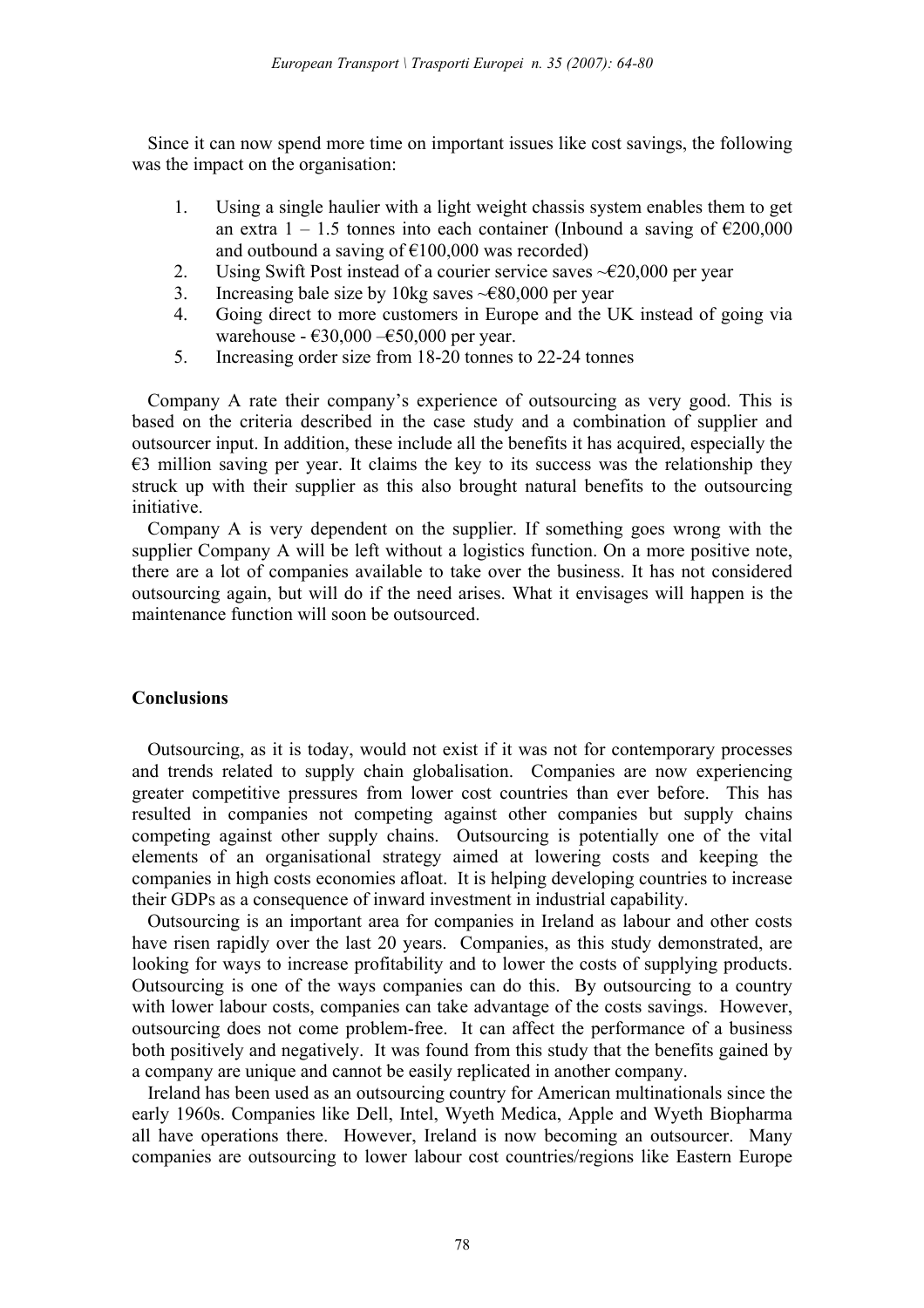and China to try and overcome the high level wages that are now demanded. In this scenario, higher skilled jobs can often be retained in Ireland.

Two hypotheses were constructed for the purpose of this project. The hypotheses were analysed in the survey review section in the project. For hypothesis 1 the hypothesis was rejected as selective outsourcing is the main type of outsourcing companies in Ireland are involved in. The sub hypotheses were also rejected as there was no statistically significant difference found between the types of outsourcing companies are involved in by size or by sector.

For hypothesis 2 there were six objectives within the hypothesis to be tested and one sub hypothesis. All the objectives within the hypothesis were rejected as was the sub hypothesis.

- The number of outsourcing projects a company is involved in does not increase with the size of the company;
- The service/function outsourced does not depend on the size of the company;
- Cost goals and non-cost goals are of almost equal importance;
- LEs and SMEs prepare the same amount;
- LEs and SMEs offshore approximately the same amount;
- SMEs and LEs use consultants to the same extent.

The explorative research, with its theoretical and industry contributions suggests avenues for future research. The findings from this study are valuable and important in the context of outsourcing in Ireland in order to identify areas for future research within outsourcing in Ireland. It is recognised that there are limitations in terms of recommendations and conclusions that can be derived. However, it is felt that it provides a robust foundation for future research into outsourcing in Ireland.

Finally, outsourcing is an important strategy for companies as cost pressures increase and customers continue to demand more for less. The information generated through this research and the roadmap proposed provides companies with a robust basis for the planning and implementation of outsourcing initiatives.

## *References*

- Allen, G. (2001) "Relationship Issues: The Next Generation of Logistics Outsourcing Models", CapGemini Ernst & Young.
- Arnold, U. (2000) "New dimensions of outsourcing: a combination of transaction cost economies and the core competencies concept" *European Journal of Purchasing and Supply Management*, Vol. 6, Issue 1, pp 23-29.
- Bailey, W., Masson, R. and Raeside, R. (2002) "Outsourcing in Edinburgh and the Lothians", *European Journal of Purchasing and Supply Management*, Vol. 8, Issue 2, pp 83-95.

Candler, J. (1994) "You make it, they distribute it", *Nation's Business*, Vol. 82, Issue 3 pp. 46-48.

- Cap Gemini Ernst & Young (2001) "Third Party Logistics Survey Results and Findings of the 2001 Sixth Annual Survey", Cap Gemini Ernst & Young.
- Carroll, L. and Sweeney, E. (2005) "Lecture notes on introduction to supply chain management", NITL

Dole, R. (1998) *Business Process Outsourcing: a case study,* KPMG Peat Marwick LLP.

- Hammer, M. and Champy, J. (1992) *Reengineering the Corporation A manifesto for Business Revolution,* Nicholas Breasley.
- Hines, P and Rich, N. (1998) "Outsourcing competitive advantage: the use of supplier associations", *International Journal of Physical Distribution and Logistics Management*, Vol. 28, No. 7, pp 524-546.